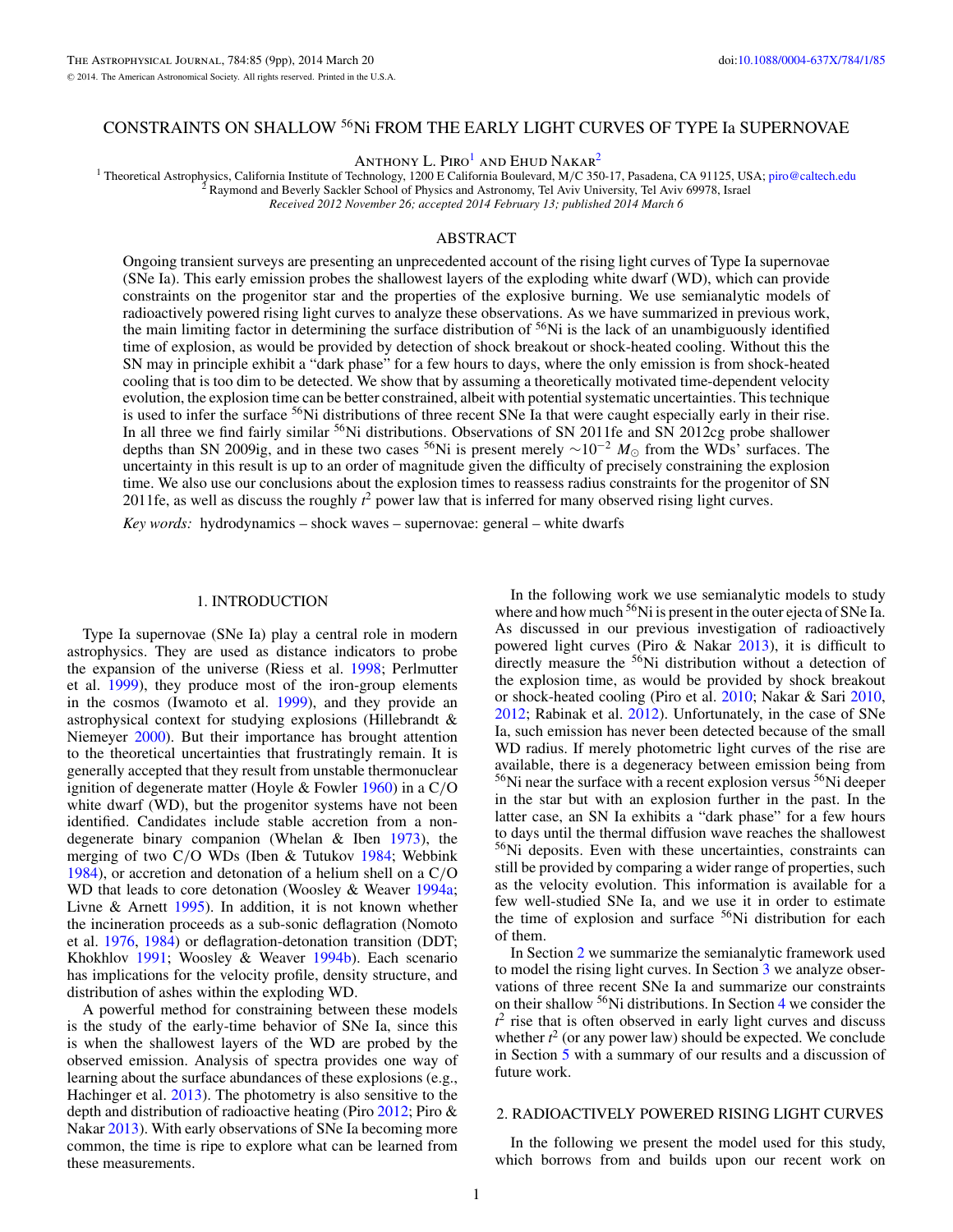<span id="page-1-0"></span>radioactively powered rising light curves. In Piro [\(2012\)](#page-8-0), we focused on direct  $56$ Ni heating at the depth of the diffusion wave. In Piro & Nakar [\(2013\)](#page-8-0), we added the "diffusive tail," which provides heating at depths shallower than the intrinsic 56Ni distribution. Here we include these effects in greater detail by integrating over their contributions throughout the WD, as discussed in Appendix B of Piro & Nakar [\(2013\)](#page-8-0). We quickly summarize the main results here for completeness.

As the ejecta from the SN expands, a thermal diffusion wave travels back through the material. This is defined as the depth at which photons can diffuse up to the surface of the exploding star within the time since the start of the explosion. This condition is satisfied where the optical depth to the observer is approximately  $c/v$ , where *c* is the speed of light and *v* is the velocity of the expanding gas at the location of the diffusion wave. Note that the diffusion depth (at optical depth greater than unity) is considerably deeper than the photosphere. At any time *t*, the diffusion wave has a depth of roughly

$$
\Delta M_{\rm diff} \approx 2 \times 10^{-2} \frac{E_{51}^{0.44}}{\kappa_{0.1}^{0.88} M_{1.4}^{0.32}} \left(\frac{t}{1 \text{ day}}\right)^{1.76} M_{\odot}, \qquad (1)
$$

where  $E = 10^{51} E_{51}$  erg is the explosion energy,  $M =$ 1.4  $M_{1.4}$   $M_{\odot}$  is the ejecta mass, and  $\kappa = 0.1 \kappa_{0.1}$  cm<sup>2</sup> g<sup>-1</sup> is the opacity. We approximate the opacity as constant. This is motivated by the fact that during the times at which we are modeling these events the bolometric luminosity is always greater than  $10^{41}$  erg s<sup>-1</sup>. Combined with the times of explosion that we derive, along with the observed photospheric velocities, we infer that the temperature at the diffusion depth is always *>*10*,*000 K during the rising phase. Thus, carbon and oxygen are always ionized at least once, and if these elements dominate the opacity then it is in the range  $0.03-0.2$  cm<sup>2</sup> g<sup>-1</sup>. If the outer layers have sufficient <sup>56</sup>Ni to dominate the opacity, then it is ∼0.1 cm<sup>2</sup> g<sup>-1</sup> (Pinto & Eastman [2000\)](#page-8-0). Therefore, our opacity assumption introduces at most a factor of three error in the diffusion depth. The scalings and prefactors in Equation (1) use Appendix C of Piro & Nakar [\(2013\)](#page-8-0) with values appropriate for Chandrasekhar mass WDs.

At the times we consider, the ejecta is optically thick to gamma-rays emitted from radioactive decay, and they efficiently heat the SN. Heating in material shallower than  $\Delta M_{\text{diff}}$  directly goes into the observed luminosity. Heating in material deeper than  $\Delta M_{\text{diff}}$  only contributes to the observed light curve if some fraction of the photons from these larger depths are able to diffuse up to  $\Delta M_{\text{diff}}$ . This produces the so-called diffusive tail. Motivated by this picture, we split the total observed luminosity into two parts

$$
L(t) = L_{\text{direct}}(t) + L_{\text{tail}}(t),\tag{2}
$$

where  $L_{\text{direct}}$  is the direct heating by <sup>56</sup>Ni down to  $\Delta M_{\text{diff}}$ , and  $L_{tail}$  is the diffusive tail from material deeper than  $\Delta M_{diff}$ . Each is an integral over different regions of the ejecta. For the direct heating component

$$
L_{\text{direct}}(t) = \int_0^t X_{56}(t') \frac{\partial \Delta M_{\text{diff}}}{\partial t'} \epsilon(t) dt', \tag{3}
$$

where  $X_{56}(t)$  is the mass fraction of <sup>56</sup>Ni at the depth of the diffusion wave at time *t*, and the specific heating rate is

$$
\epsilon(t) = \epsilon_{\text{Ni}} e^{-t/t_{\text{Ni}}} + \epsilon_{\text{Co}} (e^{-t/t_{\text{Co}}} - e^{-t/t_{\text{Ni}}}), \tag{4}
$$

where  $\epsilon_{\text{Ni}} = 3.9 \times 10^{10} \text{ erg g}^{-1} \text{ s}^{-1}$ ,  $t_{\text{Ni}} = 8.76 \text{ days}$ ,  $\epsilon_{\text{Co}} =$  $7.0 \times 10^9$  erg g<sup>-1</sup> s<sup>-1</sup>, and  $t_{\text{Co}} = 111.5$  days. The total diffusive tail component is the integral over all the diffusive tails from heating deeper than  $\Delta M_{\text{diff}}$ ,

$$
L_{\text{tail}}(t) = \int_{t}^{t_{\text{diff}}} X_{56}(t') \frac{\partial \Delta M_{\text{diff}}}{\partial t'} \epsilon(t) \frac{\text{erfc}(t'/\sqrt{2}t)}{\text{erfc}(1/\sqrt{2})} dt'. \quad (5)
$$

We take the upper integration limit to be the diffusion time through the entire ejecta  $t_{\text{diff}}$ ,<sup>3</sup> which roughly corresponds to the time of light curve peak.

Since  $\Delta M_{\text{diff}} \propto t^{1.76}$ , Equations (3) and (5) are rewritten as

$$
L_{\text{direct}}(t) = 1.76L_{56}(t) \int_0^t \frac{X_{56}(t')}{X_{56}(t)} \left(\frac{t'}{t}\right)^{1.76} \frac{dt'}{t'},\qquad(6)
$$

and

$$
L_{\text{tail}}(t) = 1.76L_{56}(t) \int_{t}^{t_{\text{diff}}} \frac{X_{56}(t')}{X_{56}(t)} \left(\frac{t'}{t}\right)^{1.76} \frac{\text{erfc}(t'/\sqrt{2}t)}{\text{erfc}(1/\sqrt{2})} \frac{dt'}{t'},\tag{7}
$$

where

$$
L_{56}(t) \equiv X_{56}(t)\Delta M_{\text{diff}}(t)\epsilon(t) \tag{8}
$$

is roughly the local heating rate from  $56$ Ni. The luminosity has no contribution from the diffusive tail once the diffusion wave has traveled through the ejecta, thus we define  $L_{\text{diff}} \equiv L_{\text{direct}}(t =$  $t_{\text{diff}}$ ).

When actually performing calculations, it is useful to write these expressions in dimensionless forms. First, let  $x \equiv t/t_{\text{diff}}$ and  $x' \equiv t'/t_{\text{diff}}$ , where *x* and  $x'$  vary from 0 to 1. We define the ratio of the local heating rate to  $L_{diff}$  as

$$
\Lambda(x) \equiv 1.76 \frac{L_{56}(x)}{L_{\text{diff}}} \\
= \frac{\epsilon(x)}{\epsilon(1)} \left[ \int_0^1 \frac{X_{56}(x')}{X_{56}(x)} \left( \frac{x'}{x} \right)^{1.76} \frac{dx'}{x'} \right]^{-1} . \tag{9}
$$

The ratio of the observed time-dependent luminosity to  $L_{\text{diff}}$  is then

$$
\frac{L(x)}{L_{\text{diff}}} = \Lambda(x) \int_0^x \frac{X_{56}(x')}{X_{56}(x)} \left(\frac{x'}{x}\right)^{1.76} \frac{dx'}{x'}
$$

$$
+ \Lambda(x) \int_x^1 \frac{X_{56}(x')}{X_{56}(x)} \left(\frac{x'}{x}\right)^{1.76} \frac{\text{erfc}(x'/\sqrt{2}x)}{\text{erfc}(1/\sqrt{2})} \frac{dx'}{x'}.
$$
(10)

In this form the right-hand side is dimensionless and only depends on the <sup>56</sup>Ni distribution. This allows us to vary  $X_{56}(x)$ and calculate a wide range of light curves, which can then be rescaled to a particular observation via  $L_{diff}$  and  $t_{diff}$ .

When fitting a  $56$ Ni distribution to a given light curve in the next section, we use the parameterization

$$
X_{56}(x) = \frac{X'_{56}}{1 + \exp[-\beta(x - x_{1/2})]},
$$
\n(11)

<sup>&</sup>lt;sup>3</sup> Note that in this work we are using a different definition of  $t_{\text{diff}}$  than that in Piro & Nakar [\(2013\)](#page-8-0).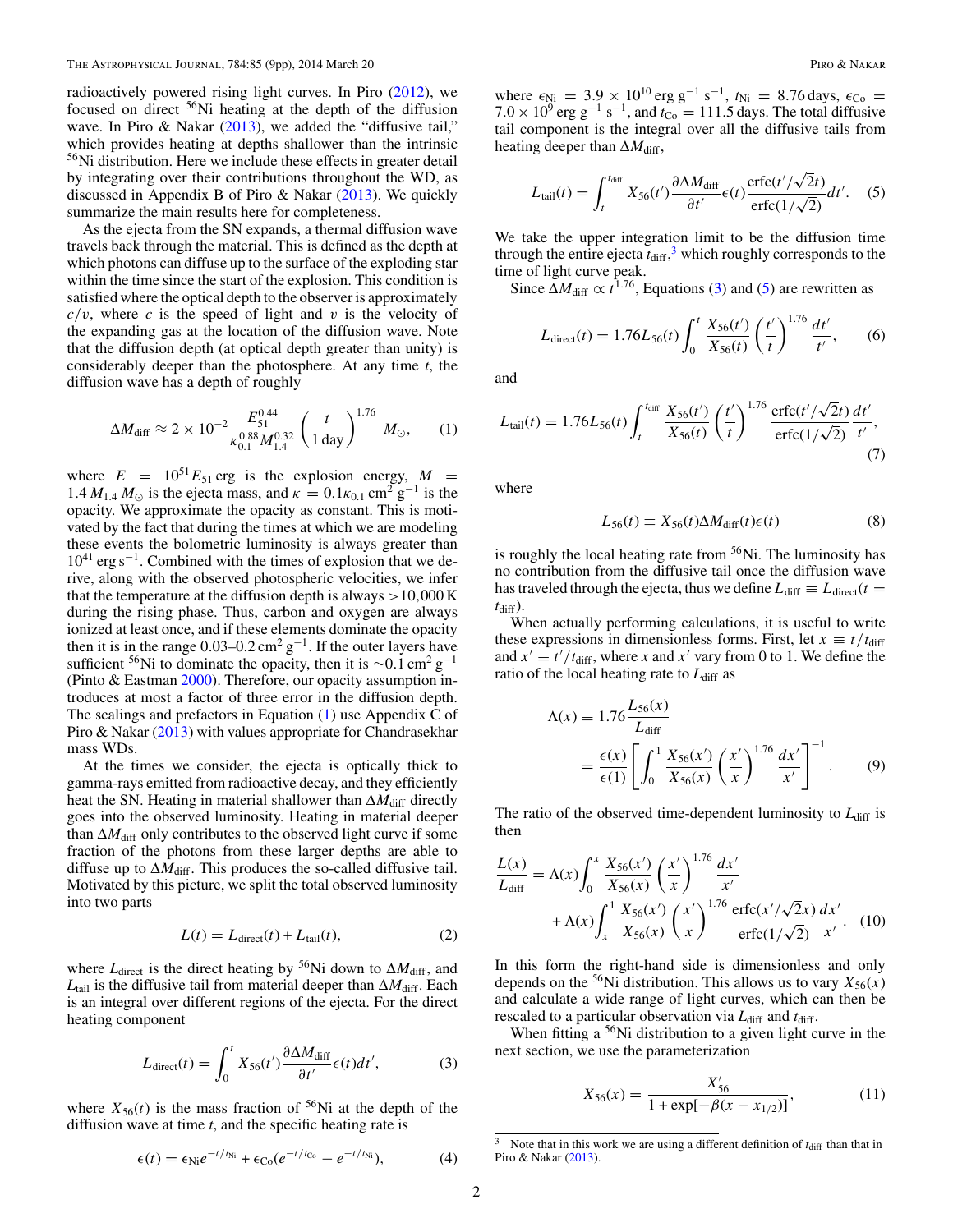<span id="page-2-0"></span>where  $X'_{56}$  sets the normalization,  $\beta$  controls the steepness of the rise, and  $x_{1/2}$  is the time when  $X_{56}/X'_{56} = 1/2$ . This allows us to consider a variety of 56Ni distributions with two parameters. The normalization is determined by

$$
X'_{56} = \frac{L_{\text{diff}}}{1.76 \Delta M_{\text{diff}}(t_{\text{diff}}) \epsilon(t_{\text{diff}})} \times \left[ \int_0^1 \frac{x'^{0.76} dx'}{1 + \exp[-\beta(x' - x_{1/2})]} \right]^{-1}, \qquad (12)
$$

and thus is not a free parameter. The drawback of this parameterization is that we can only consider  $56$ Ni distributions that increase with depth. A more complicated distribution is a realistic possibility, such as in a double detonation where there may be a surface enhancement of  $56Ni$  from explosive burning of a helium shell (Shen & Bildsten [2009;](#page-8-0) Fink et al.  $2010$ ). In future studies we will better explore such  $56Ni$ distributions.

### 3. COMPARISONS TO SPECIFIC SUPERNOVAE

Recent observations have been especially fruitful in catching SNe Ia at early times. We use this work to analyze three wellstudied events: SN 2011fe, SN 2012cg, and SN 2009ig. For each we summarize what can be constrained from their photometric light curves and velocity evolution. Although there are particular issues for each event (which we discuss below), our general strategy is as follows.

- 1. Since an SN may in principle exhibit a dark phase, we assume that the time of explosion is not known.
- 2. For a spectral line generated at constant specific opacity, its velocity is a power law with time with  $v \propto t^{-0.22}$  (Piro & Nakar [2013\)](#page-8-0). We vary the explosion time and check when the observed absorption features best match this power law. From this we infer what is the likely explosion time.
- 3. The photospheric velocity  $v_{ph}$  is expected to roughly follow the low-velocity Si ii *λ*6355 absorption feature (Tanaka et al. [2008\)](#page-8-0). Using the fits performed in the previous step, we can therefore estimate  $v_{ph}(t)$ . The photospheric radius is then given by  $r_{ph} = v_{ph}t$ .
- 4. Assuming that the SN emits roughly as a blackbody and using the observed *B*, *V*, and *R* light curves, we fit the color temperature  $T_c$  and bolometric luminosity as a function of time using  $L \approx 4\pi r_{ph}^2 \sigma_{SB} T_c^4$ . Using just these wave bands, the inferred bolometric luminosity is always a lower limit.
- 5. Theoretical light curves are generated with different  $X_{56}(x)$ via Equation [\(10\)](#page-1-0), where  $X_{56}(x)$  has the functional form of Equation [\(11\)](#page-1-0). We estimate  $L_{diff}$  and  $t_{diff}$  as roughly the peak luminosity and time of peak luminosity, respectively. In this way the theoretical light curves are rescaled for comparison with the bolometric light curve, and we can put constraints on what is the most likely distribution of <sup>56</sup>Ni.

The largest limitation of this framework is our assumption of a specific time-dependent power law for the velocity evolution of  $v \propto t^{-0.22}$  in step 2 above. As we show below, we find that all three of the absorption features we focus on roughly obey this same power-law dependence.<sup>4</sup> This would not have been the case if the method we use is entirely wrong, and thus this lends some support for our approach. Nevertheless, it is possible that small variations from the theoretically predicted power law introduce systematic errors. We try to better quantify the errors introduced by this fundamental assumption of our model by varying the exponent of the power law from 0*.*20 to 0*.*24 (see the discussions in the following sections). This shows that it is difficult to constrain the explosion time to better than roughly ±0*.*5 day. Later this rough error is also used to quantify the uncertainty in the derived  $56$ Ni distributions. Beyond this, it is difficult for us to further quantify how much different the  $56Ni$ distribution could be if, for example, the photosphere evolved in a much more complicated way. A useful exercise would therefore be to use detailed numerical modeling from explosion simulations to better test these assumptions.

## *3.1. Modeling SN 2011fe*

We first focus on SN 2011fe because it is the most constrained by our modeling. SN 2011fe exploded in 2011 August as the closest SNe Ia in the last 25 years (Nugent et al. [2011\)](#page-8-0). The considerable interest in this event and its proximity make it one of the best studied SNe Ia. The time-dependent velocities of absorption features are summarized in Parrent et al. [\(2012\)](#page-8-0). The *B*, *V*, and *R* rising light curves are presented in Vinko et al. [\(2012\)](#page-8-0). This particular work was chosen because of the high density of observations during the rise, but we could have just as well considered other data sets (Richmond & Smith [2012;](#page-8-0) Munari et al. [2013\)](#page-8-0). We use a distance modulus for M101 of 29*.*05 (Shappee & Stanek [2011\)](#page-8-0), and no reddening is included because it has been inferred to be relatively small (Patat et al. [2013\)](#page-8-0). The various studies have found different times for the peak bolometric luminosity, depending on the fitting method used. For the present work we choose a time of peak of JD2455815*.*4, although this choice does not greatly impact our conclusions for the <sup>56</sup>Ni distribution at shallow depths. The earliest detection was at JD2455797*.*65 (Nugent et al. [2011\)](#page-8-0), and their fitting of a  $t^2$  power law to the rising luminosity (as is common practice) gives an explosion time of JD2455797*.*2 before the peak. Although they quote an error of  $\pm 0.01$  day, as we discuss later this practice is not well justified and the true uncertainty in the explosion time is considerably larger. Nugent et al. [\(2011\)](#page-8-0) also observed the location of SN 2011fe roughly at JD2455796*.*7, which provides an upper limit in the apparent *g*-band magnitude of 21*.*5 (absolute magnitude of −7*.*55).

In our analysis of the velocity evolution, we use the lowvelocity Si ii *λ*6355, high-velocity Si ii *λ*6355, and high-velocity Ca II H and K absorption features.<sup>5</sup> The velocities of the absorption lines are always calculated from the location of deepest absorption. In the top panel of Figure [1](#page-3-0) we plot the  $\chi^2$ found by fitting these features with power-law velocity profiles as a function of the explosion time, where  $\chi^2$  is defined as

$$
\chi^2 = \sum_{N} \left( \frac{v_N - v(t)}{\Delta v} \right)^2,\tag{13}
$$

where  $N$  is the number of data points,  $v_N$  is a measured velocity, and  $\Delta v = 500$  km s<sup>-1</sup> is a rough estimate of the measurement error (Parrent et al. [2012\)](#page-8-0). The reduced  $\chi^2$  around the best fit explosion time is about 1.2 (there are 17 degrees of freedom). In Figure [1](#page-3-0) we consider three different velocity power-law indices

<sup>&</sup>lt;sup>4</sup> Interestingly, this indicates that these different features are due to different line opacities within a flow with the same velocity power-law profile and are not separate velocity components in the ejecta. This argues against situations where the high-velocity features are generated by a separate event during or prior to the explosion (e.g., Piro [2011\)](#page-8-0).

<sup>5</sup> Other absorption features are measured, but we restrict our study to these three since they are some of the most widely available in SN Ia literature.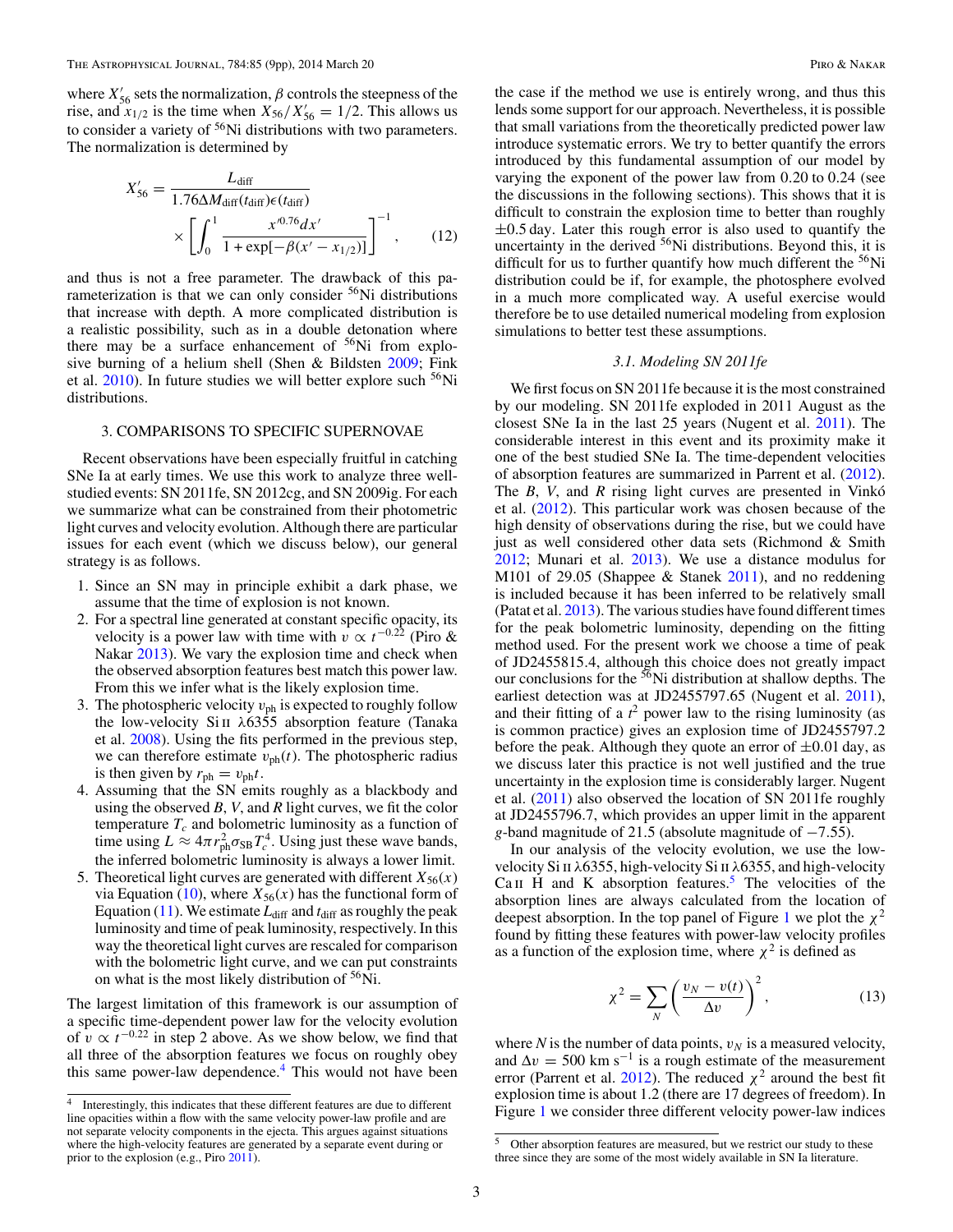<span id="page-3-0"></span>

**Figure 1.** Top panel plots the  $\chi^2$  found by fitting the velocity evolution as a power law with time for different explosion times and various power-law indices as labeled. We draw a vertical dot-dashed line at the time of an upper limit from a non-detection and a shaded region at the explosion time inferred by fitting a *t* 2 rise (Nugent et al. [2011\)](#page-8-0). In the bottom panel we plot the observed low-velocity Si II  $λ6355$  (circles), high-velocity Si II  $λ6355$  (squares), and high-velocity Ca II H and K (crosses). Filled and open symbols indicate data that was used or not used for the fit, respectively. The lines show our best fit velocity evolution for  $v \propto t^{-0.22}$ , and the solid line indicates the *v*<sub>ph</sub> we use in subsequent analysis.

centered around the model prediction of  $v \propto t^{-0.22}$ . This shows that the model provides a good description of the data, and that assuming that the power-law index is known, the explosion time is measured to within about ±0*.*25 day. However, assuming slightly different power laws produces fits with similar quality and results in explosion times that vary by about  $\approx$  1 day. Since theoretically  $v \propto t^{-0.22}$  is the preferred velocity profile we consider JD2455796*.*6 to be the most likely explosion time with an uncertainty of roughly  $\pm 0.5$  day. This is actually very similar (within 0.1 day) to the non-detection by Nugent et al. [\(2011\)](#page-8-0). In the bottom panel we present the velocity data along with our best fit velocity evolutions. Open symbols indicate data that were not used for the fit because they are near peak where the velocity profile is not expected to be a power law.

For any given explosion time we can look for the  $56$ Ni distribution that produces the observed luminosity. The fitting is done via a *χ*<sup>2</sup> minimization over *β* and *x*1*/*<sup>2</sup> in the parameterization of  $X_{56}$  given by Equation [\(11\)](#page-1-0). Assuming a  $\approx$ 10% error in the bolometric luminosity measurements, the  $\chi^2$  per degree of freedom of the best fit  $56$ Ni distribution is less than two. Contours of constant  $\chi^2$  are plotted in Figure 2 to demonstrate the quality of the fit and how much degeneracy there is. Although this does not prove that the  $56$ Ni distribution we derive is unique, it at least shows that it does a good job of modeling the data. The results from fitting the photometric observations are presented in Figure 3. In this particular case we use the time of the non-detection for the explosion time, which is sufficiently close to our preferred time so that the qualitative features



**Figure 2.** Contours of constant  $\chi^2$  (as labeled) from fitting for the <sup>56</sup>Ni distribution (through  $\beta$  and  $x_{1/2}$ ) needed to explain the rising light curve of SN 2011fe. This demonstrates that a relatively low value of *β* is needed, which in turn implies a shallow distribution of  $56$ Ni. Although not presented in this paper, the fits for SNe 2009ig and 2012cg are similar.



**Figure 3.** Summary of the fits to SN 2011fe. The top panel shows the inferred bolometric luminosity (filled circles), the fit bolometric luminosity (solid curve), and the local heating from  $56$ Ni of  $L_{56}$  (dashed curve) given by Equation [\(8\)](#page-1-0). The middle panel shows the color temperature, and the bottom panel shows  $M_{56} = L_{56}/\epsilon$ .

are unchanged. In the top panel we compare the inferred bolometric light curve (filled circles) to the model fit (solid curve). We also plot the contributions from local heating  $L_{56}$  (dashed curve) to show how well the bolometric luminosity reflects the underlying <sup>56</sup>Ni distribution. We find a range of  $L_{56}/L \sim$ 0.2–0.6, and typically  $L_{56}/L \sim 0.3$ , during the early times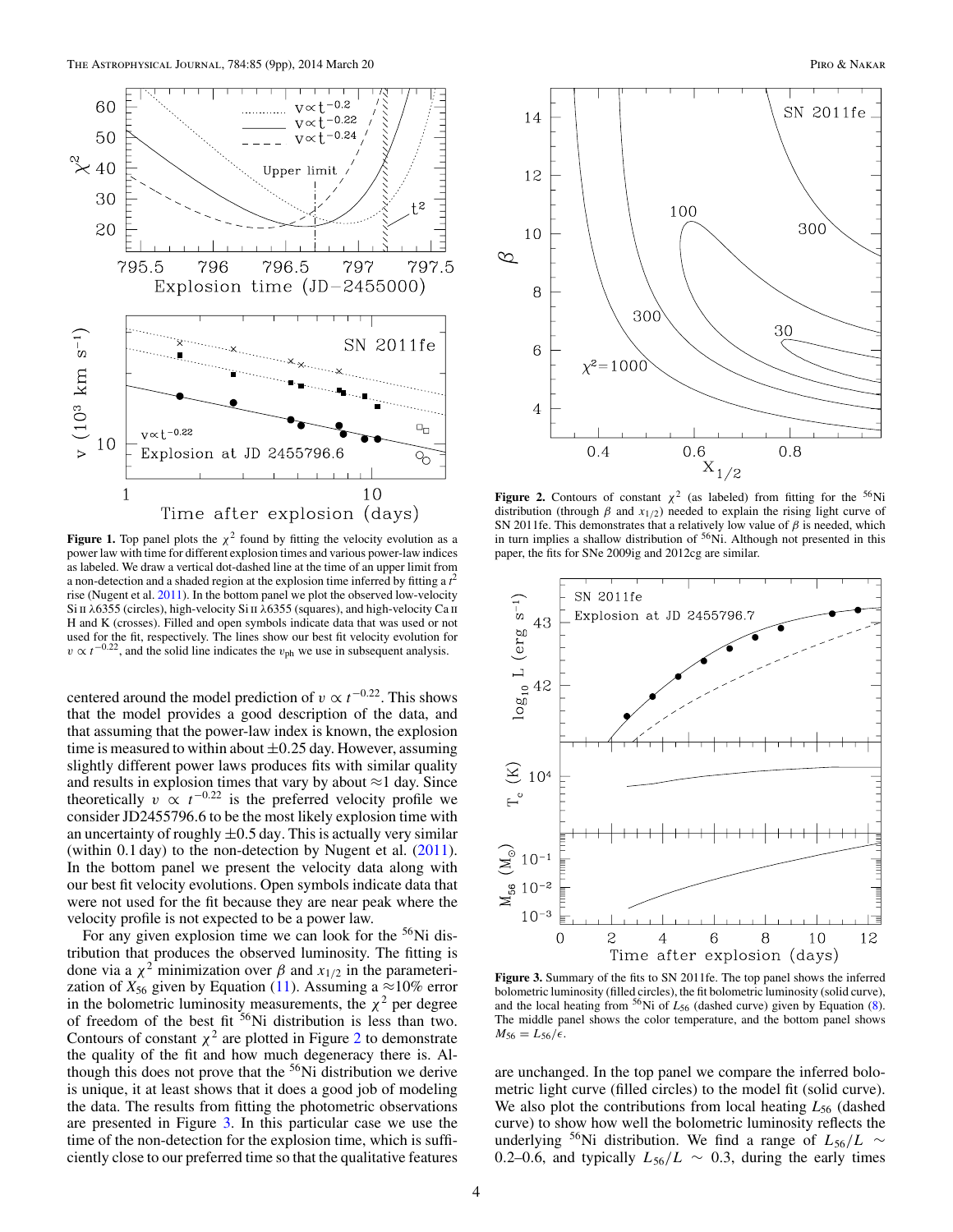<span id="page-4-0"></span>of the SNe. This means that although the match is not exact, the underlying 56Ni distribution is roughly represented by the observed luminosity and nonlocal effects are not dominating. Therefore 56Ni must be present, at least in some amount, at the depths that are probed by the earliest emission. To test the robustness of this conclusion, we varied the <sup>56</sup>Ni distribution (by varying  $\beta$  and  $x_{1/2}$ ) by two standard deviations from the best fit values. We still found that <sup>56</sup>Ni must be present near the exploding star's surface, showing that it is difficult to explain the early rise without some 56Ni at the diffusion depth.

The middle panel of Figure [3](#page-3-0) shows the inferred color temperature  $T_c$ . This confirms our earlier discussion of the opacities in Section [2,](#page-0-0) and that the temperature at the diffusion depth (which is greater than  $T_c$  by a factor of  $\approx \tau^{1/4}$ , where  $\tau \approx 30$  is the optical depth at the diffusion depth) is always sufficiently high that carbon and oxygen will not be fully recombined.

The bottom panel shows the mass of  $56$ Ni above the diffusion wave depth, given by

$$
M_{56}(t) = L_{56}(t) / \epsilon(t). \tag{14}
$$

This is roughly independent of the explosion time because it is just set by the bolometric luminosity at any given time. In contrast,  $T_c$  changes with explosion time because an explosion further in the past implies more expansion at any given time and thus a smaller  $T_c$ . This means that an additional constraint on the explosion time could be made via a temperature measurement, although this requires detailed spectral modeling that is outside the scope of this work (see the discussion of  $t_{\text{min}}$  in Piro & Nakar [2013\)](#page-8-0).

## *3.2. Radius Constraints and Shallowest 56Ni for SN 2011fe*

Using the data from Nugent et al. [\(2011\)](#page-8-0) and a non-detection  $\approx$ 7 hr earlier, Bloom et al. [\(2012\)](#page-8-0) argued that the progenitor of SN 2011fe had a radius  $\leq 0.02 R_{\odot}$  by using models of shockheated cooling (Piro et al. [2010;](#page-8-0) Rabinak et al. [2012\)](#page-8-0). But this assumed that the time of explosion could be accurately determined from extrapolating  $t^2$  back in time. As emphasized in Piro & Nakar [\(2013\)](#page-8-0), this is not generally a robust method for finding the explosion time (see also Section [4\)](#page-7-0), so it is worth revisiting the radius constraint for a range of explosion times.

In Figure 4 we plot the early data and non-detection upper limit for SN 2011fe for two different explosion times. The theoretical curves include radioactive heating (dashed curves) and shock-heated cooling (solid curves). The first thing to note is that <sup>56</sup>Ni cannot always be present at the earliest times and still produce the observed light curves. In the bottom panel we had to cut off the 56Ni for times earlier than 0*.*9 day after explosion in order to not overpredict the *g*-band upper limit reported in Bloom et al.  $(2012)$ . (In the top panel no <sup>56</sup>Ni cut-off is needed.) This implies that for earlier explosion times there is a sharp cut-off in the 56Ni distribution near the depth that generates the luminosity of the first detected light. This is not unexpected since <sup>56</sup>Ni probably does not extend to the very surface and the earliest emission will be due to the diffusive tail. In Section [3.5](#page-5-0) we further discuss what depth in the WD is implied by this time.

The other thing to note from Figure  $4$  is that when the explosion time is further in the past, upper limits on the emission from shock-heated cooling (solid curves) are not as stringent. Using the models from Piro et al.  $(2010)$  we find that when the



**Figure 4.** Comparison of the early *g*-band data (Nugent et al. [2011\)](#page-8-0) and a non-detection upper limit (Bloom et al. [2012\)](#page-8-0) to theoretical light curves from radioactive heating (dashed curves) and shock-heated cooling (solid curves) calculated according to Piro et al.  $(2010)$ . This does not include the suppression of the shock-heated cooling (or "drop out") that occurs when the diffusion wave moves into ideal gas dominated material (Rabinak et al. [2012\)](#page-8-0). The top panel is roughly the explosion time inferred from a *t* <sup>2</sup> extrapolation. The bottom panel assumes that the explosion occurred 0*.*5 day earlier, for which the radius constraint is a factor of 1*.*9 larger.

explosion is merely 0*.*5 day further in the past (the bottom panel) the radius can be a factor of 1*.*9 greater than in the top panel.

Another potentially important effect that is not included in Figure 4 is the "drop out" in the shock-heated cooling emission that is expected once the diffusion wave exposes the depth where the shock is matter rather than radiation dominated. This is expected to occur ∼ hours after explosion for a typical WD radius (Rabinak et al. [2012\)](#page-8-0). Although we do not consider explosion times earlier than the non-detection of Nugent et al. [\(2011\)](#page-8-0) in Figure 4, it is possible that the explosion occurred before (∼0*.*5 day) this time, and the non-detection is simply during the dark phase between the drop out and the latter <sup>56</sup>Ni heating. Bloom et al. [\(2012\)](#page-8-0) find that the drop out limits the radius constraint posed by their upper limit. If the explosion is 1 day before the date estimated by Nugent et al. [\(2011\)](#page-8-0), then the uncertainty in the limit on the radius of the progenitor of SN 2010fe is somewhat increased. Hence the progenitor can be as large as ∼0*.*1 *R*.

### *3.3. SN 2012cg*

The velocities and photometry for SN 2012cg are summarized in Silverman et al. [\(2012\)](#page-8-0). Further photometry is presented by Munari et al. [\(2013\)](#page-8-0), including data around the peak identified to occur at roughly JD2456083*.*0. The velocity fitting results are shown Figure [5](#page-5-0) (again taking  $\Delta v = 500 \text{ km s}^{-1}$ ). The best fit explosion time is JD2456063*.*5, but the strength of the fit is not as strong as for SN 2011fe. In comparison, using *t* <sup>2</sup> Silverman et al.  $(2012)$  find JD2456063.2  $\pm$  0.2 (the shaded region in the top panel of Figure [5\)](#page-5-0), which is marginally consistent with our fits. The light curve modeling from the observed *B*, *V*, and *R* measurements use a distance modulus of 30.9. The summary of our results from the photometric data are presented in Figure [6.](#page-5-0)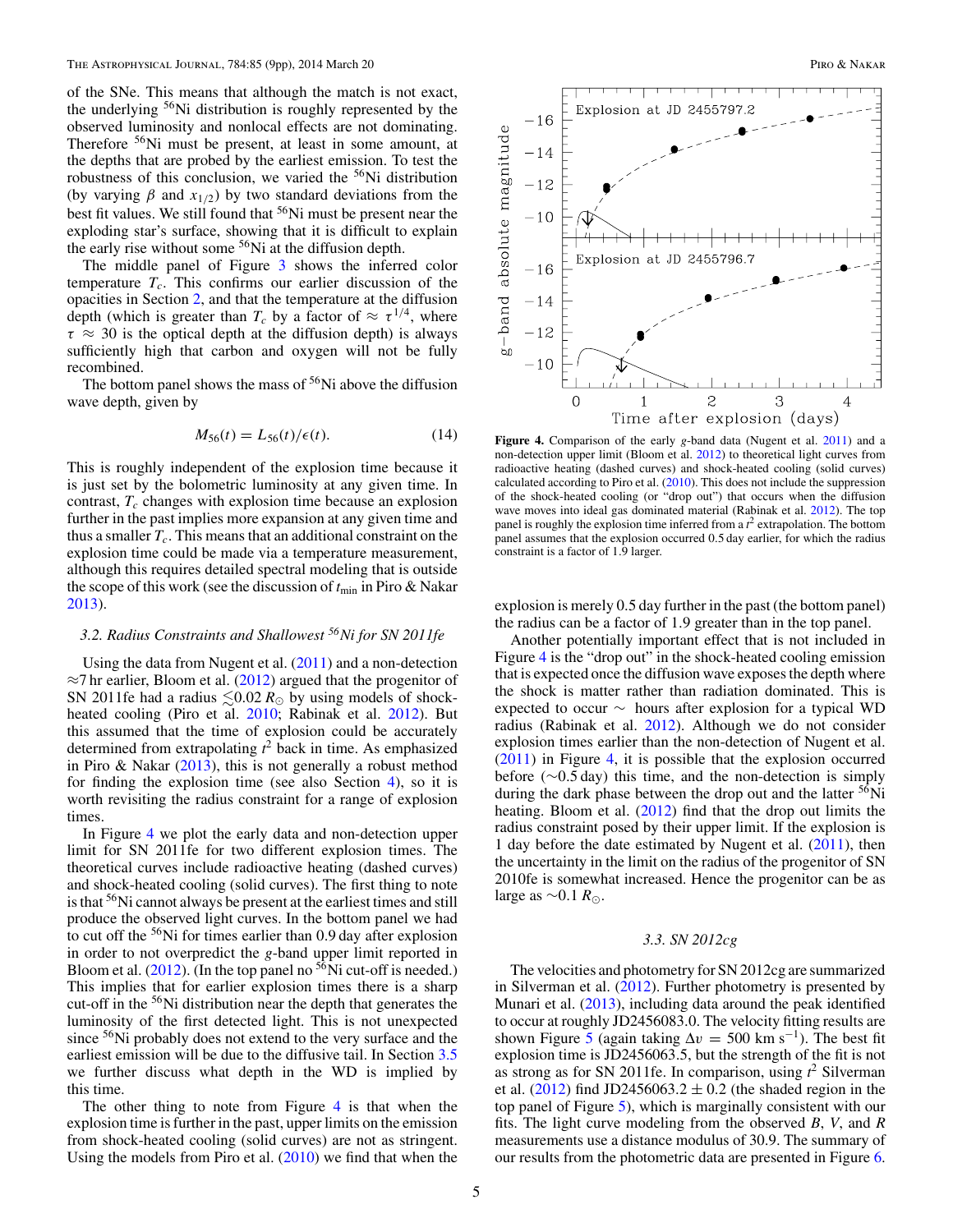<span id="page-5-0"></span>

**Figure 5.** Same as Figure [1,](#page-3-0) but for SN 2012cg. The shaded region shows the inferred explosion time from Silverman et al.  $(2012)$  using  $t^2$ .



## *3.4. SN 2009ig*

The velocities and photometry for SN 2009ig are presented in Foley et al. [\(2012\)](#page-8-0). The time of *B*-band peak is at JD2455080*.*54, and the distance modulus is 32.6. The evolution of the Si II *λ*6355 absorption feature is a little more complicated in this case and deserves some discussion. At early times (earlier than 12 days before *B*-band peak), Si ii appears to only have a high velocity component, and a low-velocity component grows to be



**Figure 7.** Same as Figure [1,](#page-3-0) but for SN 2009ig. Open circles indicate data that was not used for the fit because they are too close to peak. Although an explosion time of JD2455061*.*8 is favored, the constraints are not as strong as for the other SNe.

more prominent later. We take the low-velocity component as indicative of the photosphere, but use both the high- and lowvelocity components when fitting the  $v \propto t^{-0.22}$  power law. Data taken when the features overlap could potentially bias the fit due to blending, but we did not find that it has an adverse impact on our fits.

In Figure 7 we summarize the velocity fitting. Only highand low-velocity Si II are used in this case. High-velocity Ca II H and K absorption features may be blended with Si ii *λ*4130, and are not presented by Foley et al. [\(2012\)](#page-8-0). The best fit time of explosion is at JD2455061*.*8. In comparison, using a *t* <sup>2</sup> rise Foley et al.  $(2012)$  infer an explosion time JD2455063.4  $\pm$  0.07. Although SN 2009ig has the least constraining fits of any of the SNe, this later explosion time seems difficult to reconcile with the velocity evolution unless  $v(t)$  is a much shallower power law with time than that expected from theory. In Figure [8](#page-6-0) we plot the best fit light curve properties as was done for the other SNe.

## *3.5. Comparing and Contrasting Events*

In Figure [9](#page-6-0) we plot the distributions of  $56$ Ni inferred for the three SNe Ia modeled above. In each case multiple values for the explosion time are considered to demonstrate how inferences on  $X_{56}$  change with this parameter. The solid lines in each panel indicate the preferred explosion time. For SN 2011fe (top panel), thick lines show the distribution covered by the photometric observations of Vinkó et al. ([2012\)](#page-8-0) and thin lines show the distribution inferred by the earlier observations by Nugent et al. [\(2011\)](#page-8-0). This shows that since  $\Delta M_{\text{diff}} \propto t^{1.76}$ , having observations just a day or two earlier can probe much shallower regions of the ejecta. For the preferred explosion time,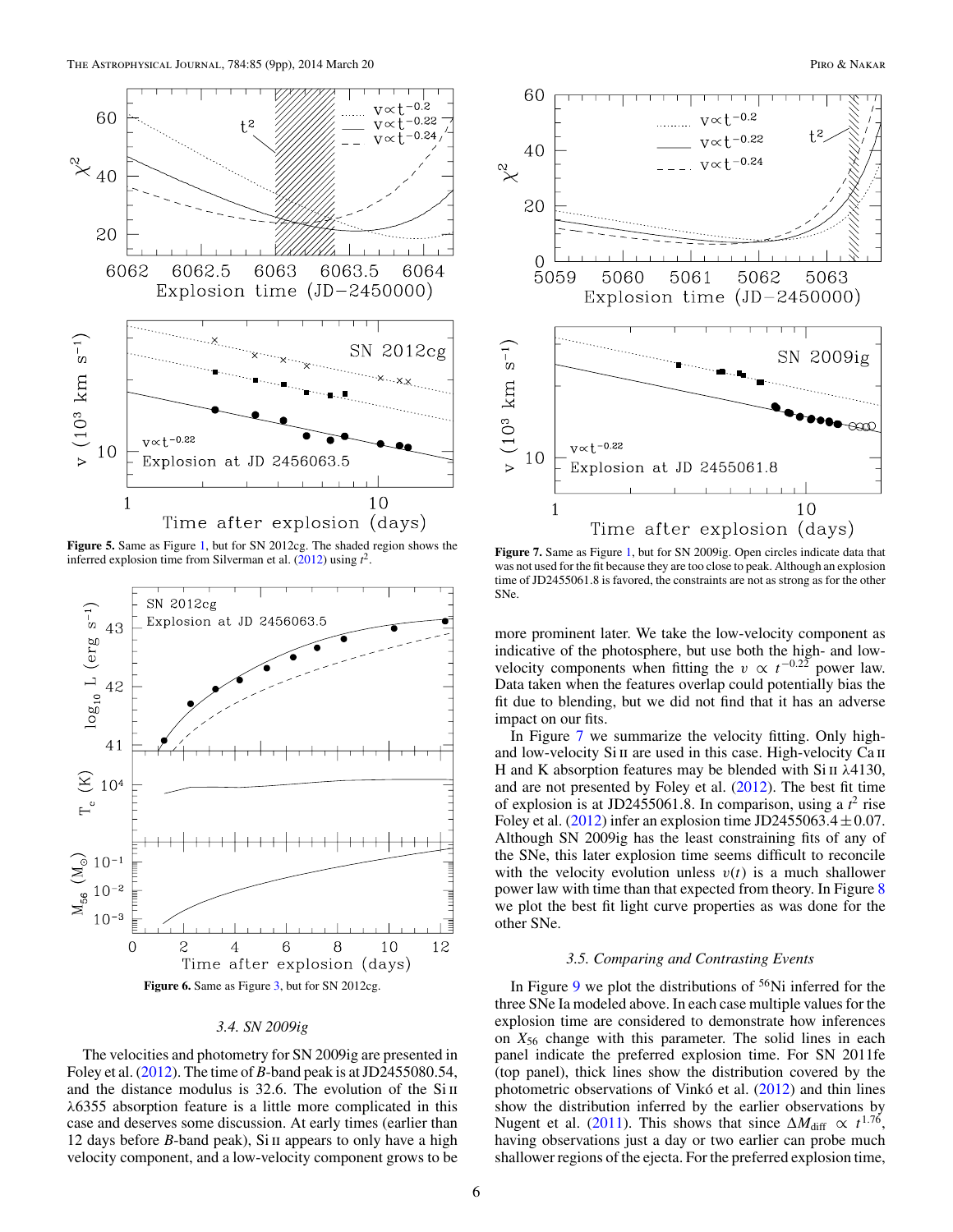<span id="page-6-0"></span>

 $X_{56} \approx 2 \times 10^{-2}$  at a depth of  $\Delta M_{\text{diff}} \approx 10^{-2} M_{\odot}$ . These results are roughly consistent with models presented by Piro [\(2012\)](#page-8-0), which assumed a similar explosion time but did not include the diffusive tail. As discussed in Section  $3.2$ , the upper limit on the luminosity at early times implies that there must be a cut-off in the <sup>56</sup>Ni distribution for some explosion times. These shallowest <sup>56</sup>Ni depths are indicated by filled circles in the top panel of Figure 9 (although not mentioned in Section [3.2,](#page-4-0) for the <sup>−</sup>0*.*5 day curve, 56Ni cannot be shallower than the depth of the diffusion wave at 1*.*7 days after the explosion).

The <sup>56</sup>Ni distributions in SN 2012cg and SN 2009ig are fairly similar to SN 2011fe over similar depths. The main difference is that SN 2012cg shows somewhat more <sup>56</sup>Ni around a range of  $\Delta M_{\text{diff}} \approx 10^{-2} - 10^{-1} M_{\odot}$ . Does this imply that SN 2012cg has more shallow burning products? Analysis of the spectra indicates that SN 2011fe has considerably more unburned carbon at shallow depths than SN 2012cg (Parrent et al. [2012\)](#page-8-0), which is at least consistent with this hypothesis.

SN 2009ig also has a number of differences that are worth discussing. The Si II velocities at  $\approx$ 10 days past explosion are considerably higher in this event than either SN 2011fe or SN 2012cg. If this indicates a difference in the actual explosion energy, then using  $v_{\rm ph} \propto E^{0.39}$  (Piro & Nakar [2013\)](#page-8-0) argues that SN 2009ig was a factor of  $\approx$  2 more energetic than the other two events. Such an explanation seems difficult to reconcile with the peak luminosity of SN 2009ig, which is fairly standard for SNe Ia. Another attractive possibility is that the large velocities are due to an asymmetric explosion that is directed more toward the observer (Maeda et al. [2010a\)](#page-8-0). For such larger velocities, there is more expansion and a generally cooler SN, as can be seen by the  $T_c$  presented in the middle panel of Figure 8. Foley et al. [\(2012\)](#page-8-0) note that SN 2009ig is considerably redder in the UV at early times in comparison to other SNe Ia and typical templates. Is this just due to the larger velocities? Another possibility is that these colors are due to iron-peak elements near the surface, which again would be consistent with an explosion directed toward the observer. The mass fraction of  $56$ Ni for SN 2009ig is



Figure 9. Inferred distribution of <sup>56</sup>Ni as a function of depth in the WD. In each case we compare multiple explosion times, with the solid lines indicating the value preferred by fitting *v* ∝ *t*<sup>−0.22</sup>. The depth into the star is assumed to scale as  $\Delta M_{\text{diff}} \propto t^{1.76}$  with a normalization of  $\Delta M_{\text{diff}} = 1.4 M_{\odot}$  at light curve peak. For SN 2011fe (top panel), the thick curves correspond to the constraints from the observations by Vinkó et al.  $(2012)$  $(2012)$ , and the thin curves correspond to the observations by Nugent et al. [\(2011\)](#page-8-0). The filled circles indicate the shallowest allowed deposits of  $56$ Ni so as not to overshoot the upper limit presented by Bloom et al. [\(2012\)](#page-8-0).

fairly similar to the other SNe at a depth of  $\approx 0.1 M_{\odot}$ , and data is not available early enough to probe shallower regions.

Although the many differences found for SN 2009ig are tantalizing, we emphasize that these conclusions all hinge on our assumption that roughly  $v \propto t^{-0.22}$ . If for some reason the velocity profile of SN 2009ig is different than the other two SNe, then these conclusions must be revised. On the other hand, if the velocity profile *is* significantly different in this case, that might be interesting in and of itself. If the SN is asymmetric, it also limits the applicability of our models, which assume spherical symmetry, in assessing the properties of this event. Properties we infer, such as the <sup>56</sup>Ni distribution, maybe then reflect some sort of angle-averaged property of the ejecta rather than directly measuring the ejecta profiles. Future numerical work should explore how well the correlations we discuss (between velocity, temperature, and so on) still hold for asymmetric explosions, and as a function of viewing angle.

### *3.6. Progenitor Models*

For all three SNe we study, 56Ni must be present at least  $\approx$  0.1 *M*<sub>☉</sub> from the WD surface, and as shallow as  $\approx$ 10<sup>-2</sup> *M*<sub>☉</sub> from the surface for SN 2011fe and SN 2012cg (see Figure 9). It is therefore worth discussing the implications for progenitor models and the character of the explosive burning.

As a comparison, Hachinger et al. [\(2013\)](#page-8-0) performed detailed UV*/*optical spectral modeling of SN 2010jn. From this analysis they also infer iron-group elements near the surface. DDT models can produce  $56$ Ni near the WD surface (e.g., Iwamoto et al. [1999\)](#page-8-0), but to get radioactive material as shallow as  $\approx 10^{-2} M_{\odot}$  may require a strongly mixed, off-center deflagration (Maeda et al.  $2010<sub>b</sub>$ ). In DDT models with many ignition points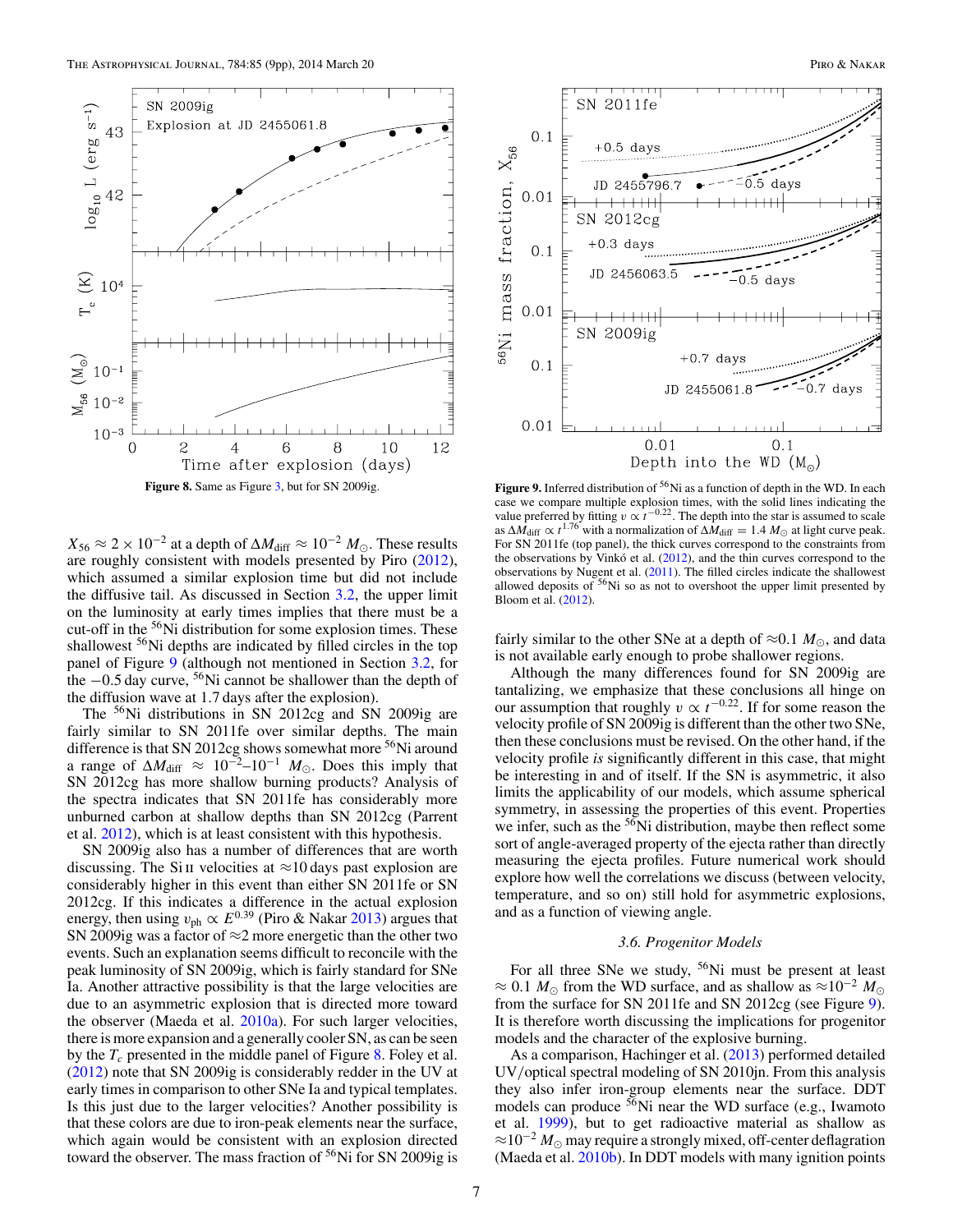<span id="page-7-0"></span>that have fairly stratified ashes, radioactive elements are not present near the surface. A gravitationally confined detonation also produces iron-peak elements near the surface when a bubble rises and breaks (Meakin et al. [2009\)](#page-8-0).

Another interesting scenario that may produce shallow radioactive heating is the explosive ignition of a helium shell in a double-detonation. The depth and amount of  $56$ Ni we infer is not dissimilar to the helium shell masses needed for detonation and the total amount of radioactive material found for such events (Shen & Bildsten [2009;](#page-8-0) Fink et al. [2010\)](#page-8-0). The main problem with such models is that if iron-peak elements are too abundant, they tend to produce colors that are too red and spectra that are inconsistent with normal SNe Ia (Kromer et al. [2010;](#page-8-0) Sim et al. [2012\)](#page-8-0). But if the helium burns in a lateral detonation which does not process the fuel as completely to iron-peak elements (Townsley et al. [2012\)](#page-8-0), this may overcome some of the difficulties double-detonation models have in reproducing observed SNe Ia.

## 4. IS A *t* <sup>2</sup> RISE SPECIAL?

A common practice with recent SN Ia observations is to determine the time of explosion by fitting the rising luminosity (often in a single band) with a  $t^2$  curve (Nugent et al. [2011;](#page-8-0) Milne & Brown [2012;](#page-8-0) Foley et al. [2012;](#page-8-0) Silverman et al. [2012\)](#page-8-0). Studies of composite light curves formed from stacking many SNe, which allow the power-law index to vary, find power-law indices of  $1.8 \pm 0.2$  (Conley et al. [2006\)](#page-8-0),  $1.8^{+0.23}_{-0.18}$  (Hayden et al. [2010\)](#page-8-0), and  $2.20^{+0.27}_{-0.19}$  (Ganeshalingam et al. [2011\)](#page-8-0). This then begs the question, is  $t^2$  (or any other power law) fundamental, and if not, what is the origin of these results?

Our discussion in Section [2](#page-0-0) shows that a priori a power-law luminosity rise is not generally expected. The luminosity is driven by a combination of two factors: (1) the diffusion wave propagation,  $\Delta M_{\text{diff}}(t)$ , and (2) the distribution of <sup>56</sup>Ni fraction, *X*56. The exposed mass does indeed evolve as a power law, with (Piro [2012\)](#page-8-0)

$$
\Delta M_{\text{diff}}(t) \propto t^{2(1+1/n)/(1+1/n+\beta)},\tag{15}
$$

where *n* is the polytropic index and  $\beta$  is the power-law index of the velocity gradient. For  $n = 3$  and  $\beta = 0.186$  (Sakurai) [1960\)](#page-8-0), this results in  $\Delta M_{\text{diff}} \propto t^{1.76}$  (as in Equation [\(1\)](#page-1-0)). In contrast, the <sup>56</sup>Ni distribution is not well constrained by theory and may, in principle, vary in many ways. A power-law rise of the bolometric luminosity is expected only if the  $56$ Ni fraction evolves as a power law as well, namely  $X_{56} \propto t^{\alpha}$ . In this case the bolometric luminosity evolves as  $\frac{L}{2} \propto t^{1.76+\alpha}$  and since the photospheric radius is roughly  $\propto t^{0.78}$  (Piro & Nakar [2013\)](#page-8-0), the observed temperature evolves roughly as  $T_c \propto t^{(0.2+\alpha)/4}$ . This result was obtained by Piro [\(2012\)](#page-8-0) when the diffusive tail was not included, and we find that it still holds with the more detailed analysis presented in Section [2.](#page-0-0) Since we do not expect  $X_{56} \propto t^{0.24}$ , our conclusion is that a  $t^2$  rise (bolometric or in a single band) is probably not a generic property of SNe Ia. We also do not expect the rise to follow exactly any other power law. Moreover, since most explosion models predict a sharp decrease of *X*<sup>56</sup> in the outermost layers of the ejecta, the light curve is expected to rise exponentially (due to diffusive tail contribution) at very early times. How early this exponential phase take place depends on the depth of the shallowest <sup>56</sup>Ni deposit.

What is then the explanation of the fact that analysis of large SNe samples are found to be consistent with a power-law rise with indices in the range  $\approx$  1.8–2.2? It is probably a combination



Figure 10. Bolometric light curves for each of the three SNe (from the top panels of Figures [3,](#page-3-0) [6,](#page-5-0) and [8\)](#page-6-0), but in this case plotted with logarithmic axes to emphasize power-law behavior. Again the dashed lines are  $L_{56}$ .

of two things. First, the unknown explosion time enables a reasonable fit even if the light curve is not exactly a power law. Second, in the depth range explored by most of these SNe rising phases, the  $X_{56}$  is not varying by a large amount. This is because the first observation of most SNe Ia takes place only a few days to a week after the explosion, so that the <sup>56</sup>Ni is distributed roughly uniformly or slowly increasing with depth.

In Figure 10, we plot the bolometric light curves and fits for the three SNe we have been studying on a logarithmic scale to emphasize power-law dependencies. This shows that the light curves are not rising exactly as power laws, but that power law fits can provide a reasonable description of the data (although for SNe 2001fe the rise is found to be slightly faster than  $t^2$ ). This is because in all three of these SNe the  $X_{56}$  is rising rather gradually over the depth range probed by the observations.

There have been some attempts to explain why there should be a  $t^2$  rise, but none of these provide arguments that are expected to hold in detail. The most simplified explanation is a fixed color temperature with a radius that increases linearly with time (Riess et al. [1999\)](#page-8-0). This model does not explain why the temperature should be constant, and more importantly, in real SNe the color temperature does typically vary with time. A more fundamental explanation for a  $t^2$  rise is given by Arnett [\(1982\)](#page-8-0), which considers radioactive heating with thermal diffusion (also see the Supplementary Information of Nugent et al. [2011\)](#page-8-0). This model makes two explicit approximations: (1) it ignores the velocity gradient, obtaining  $\Delta M_{\text{diff}} \propto t^2$  (basically setting  $\beta = 0$  in Equation (15)), and (2) it assumes that  $X_{56}$  is constant. Together these factors result in a  $t^2$  rise, but only for assumptions that are not realistic.

To conclude, we expect the early rise to depend on the particular physical conditions in any given event and thus to possibly vary from one SN to another. It will be important to